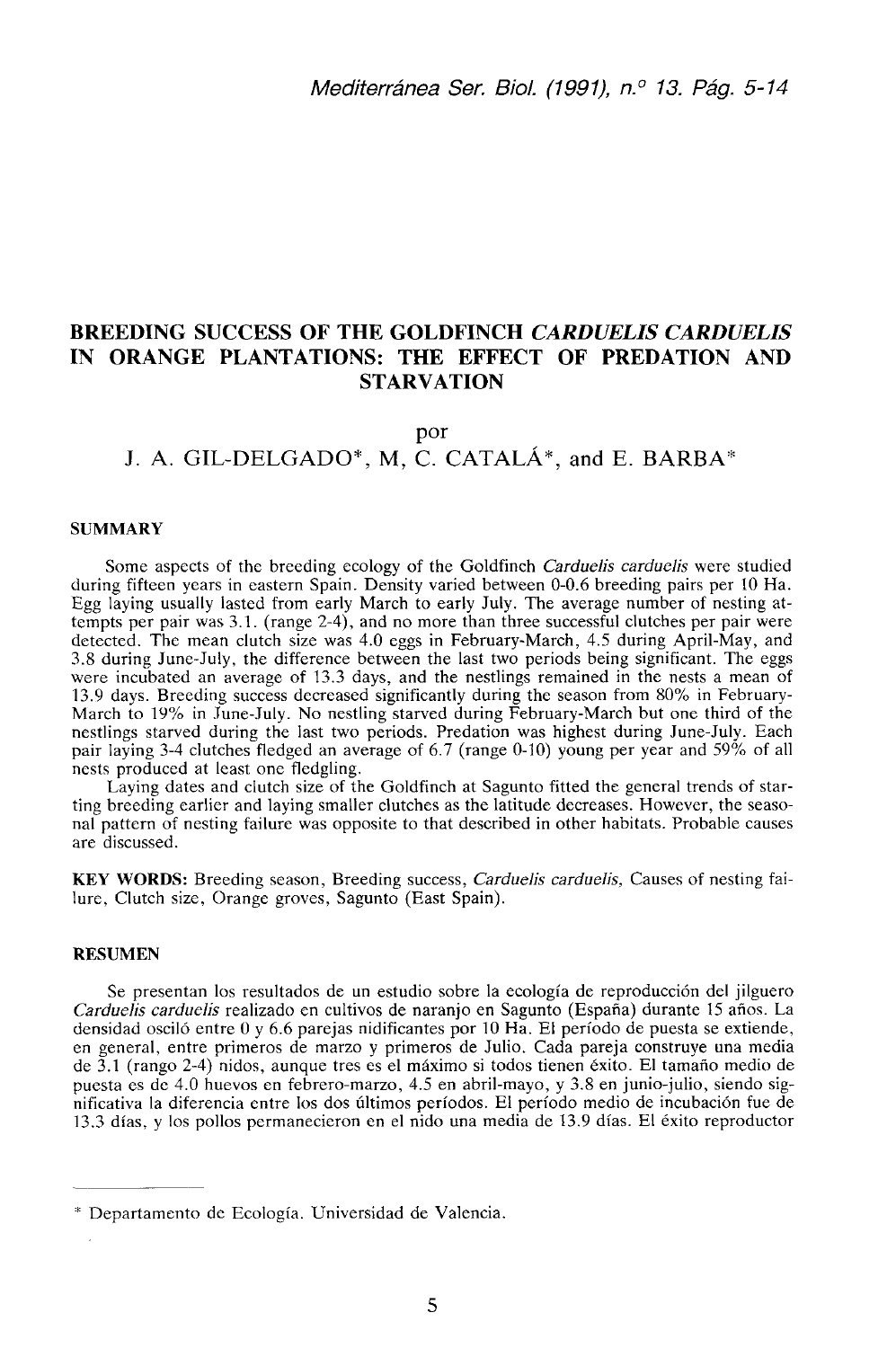(producción de pollos en función del número de huevos) decrece significativamente al avanzar la estación, desde un 80% en febrero-marzo hasta un 19% en junio-julio. Durante febreromarzo no muere ningún pollo por inanición, pero la mortaliadad por esta causa afecta a un tercio de los pollos el resto'de la estación. La predación es más alta durante junio-julio. Las parejas con 3-4 puestas producen una media de 6.7 (rango 0-10) pollos por año. Del 59% de los nidos vuela, al menos, un pollo.

El inicio de la estación reproductora y el tamaño de puesta del jilguero en Sagunto están de acuerdo con la tendencia de empezar la nidificación antes y reducir el tamaño de puesta al disminuir la latitud. Sin embargo, el patrón estacional de mortalidad en el nido es opuesto al descrito en otros habitats. Se discuten las posibles causas de estas diferencias.

PALABRAS CLAVE: *Carduelis carduelis,* Causas de mortalidad, Estación de nidificación, Éxito reproductor, Naranjal, Sagunto (España), Tamaño de puesta.

### **INTRODUCTION**

The breeding ecology of the Goldfinch has received less attention than that of other finch species, although population trends, food, seed preference, and some other topics have been studied both in its original área of distribution and in áreas where it has been introduced (Conder 1948, Frith 1957, Newton 1967, Sharrock 1976, Glück 1980, 1985) There are few studies on the Goldfinch in the Iberian Península, and these refer to feeding, migration, distribution, and density values from habitats where the avifauna has been studied (Gil 1928, Herrera 1978, Senar and Borrás 1983, Gil-Delgado 1983, Asensio 1986).

In this paper we present the results of a fifteen year study (1975-1989) of the Goldfinch in orange groves, where it is the least common breeding cardueline finch (Gil-Delgado 1983). We show the population trend over this period, and explore the timing of the breeding season and clutch size trends. There is a broad acceptance that the beginning of the breeding season is delayed and clutch size increases with latitude (Cody 1971, Von Haartman 1971, Perrins and Birkhead 1983). Therefore, we expected a smaller average clutch size and earlier laying dates in our study area than those reported in more northern sites.

Our main interest in this study was to investígate the effect of predation during the breeding season in relation to other factors influencing nest failure. Predation is the main cause of nest failure, acting on both eggs and nestlings (Ricklefs 1969, O'Connor 1985). Newton (1978) showed that nest predation in cardueline finches declines as the season progresses, suggesting that the gradual thickening of the vegetation makes nests more difficut for predators to find. This should increase breeding success at the end of the season, while the recruitment of young into the breeding population is low early in the season (Newton 1978). However, the other two species of cardueline finch breeding in orange groves do not follow this pattern. The Serin *Serinus serinus* shows a decline in breeding success as the season progesses (Gil-Delgado 1981), and the Greenfinch *Carduelis chloris* experiences more nest failvres at the end of the breeding season (Gil-Delgado and Catala 1989). In both species mortality by starvation is higher than by preda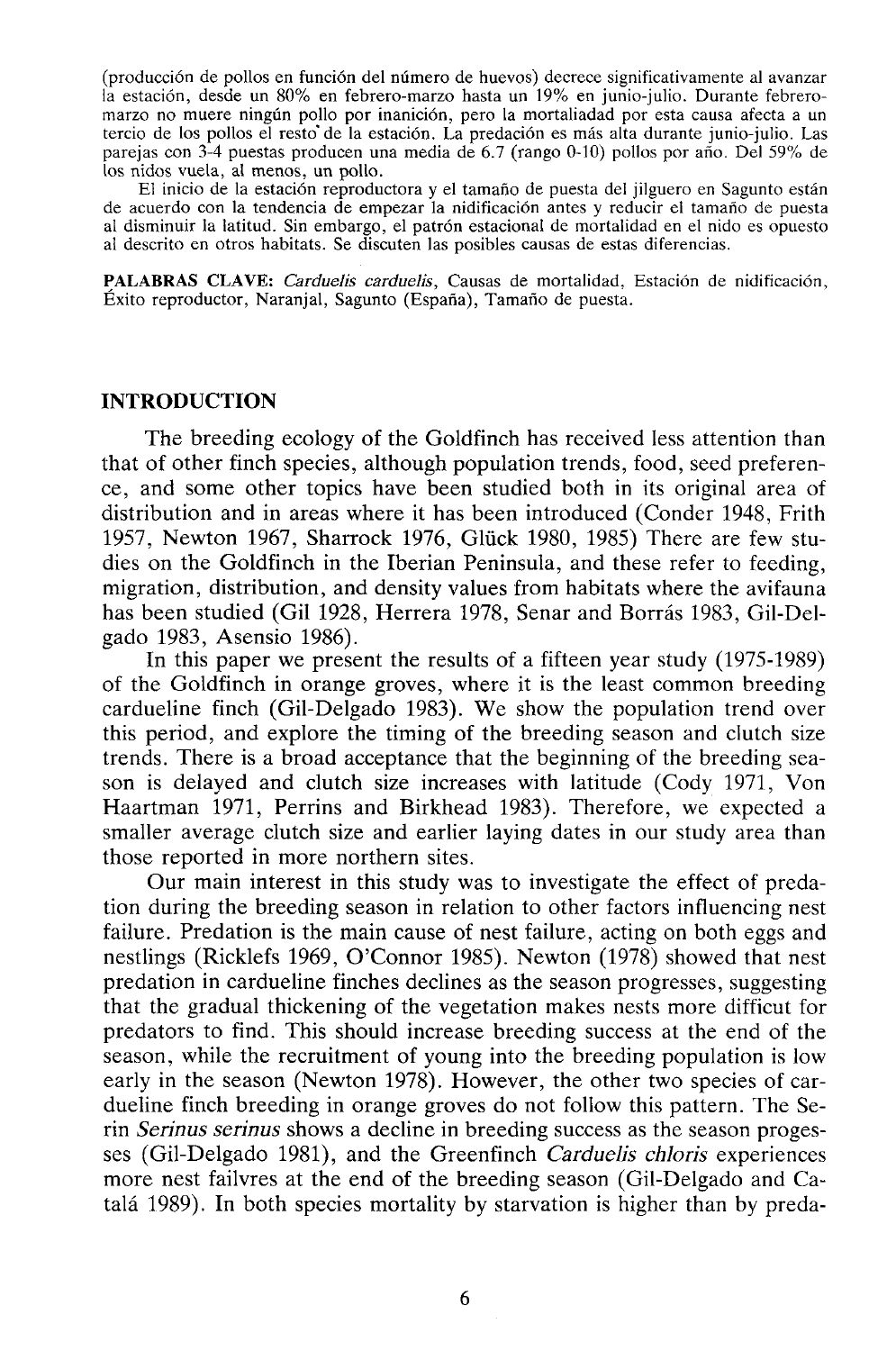tion at the end of the breeding season (Gil-Delgado and Gómez 1988, Gil-Delgado and Catalá 1989). Therefore, if these patterns apply to all cardueline finches in orange groves, we could expect similar results for the Goldfinch.

Habitats created or modified by man nowadays support the most dense populations of many species of cardueline finch (Lack 1971). Large areas in the East and South of Spain are covered by orange plantations, so the information presented here is representative of the breeding ecology of the Goldfinch in this region.

# **STUDY ÁREA AND METHODS**

The study area was a 16.92 Ha plot located near Sagunto, Valencia (eastern Spain, 39°42'N, 0°15'W, 30 m.a.s.l.), cióse to the shoreline of the Mediterranean Sea. Cultivated trees, mainly oranges *Citrus aurantium,* but also a few rows of medlars *Mespilus germánica,* covered the study and surrounding área. The understorey was composed of herbaceous plants (see Gil-Delgado *et al.* 1979). The predator species observed in the plot were reported by Gil-Delgado and Escarré (1977).

To determine the density of Goldfinches we used both the mapping method and nest searching (see Gil-Delgado 1981, 1983) each year, except in 1978 and 1979 when only the presence or absence of the species was assessed. All the trees were inspected at least once every 2-3 weeks, and the nests located were checked twice a week. All the contacts with the birds were recorded on working maps throughout the breeding season. The regular spacing of the trees allowed us to place both nests and bird contacts exactly. There was some intraseasonal variation in the number of pairs detected within the study área (Gil-Delgado unpubl. data) due to the itinerant behaviour of the Goldfinch during the breeding season (see Newton 1978); the density values reported here are the maximum recorded each year.

During the study period we located 99 Goldfinch nests, probably all that were built within the study área. The phenology of the breeding season has been drawn from the complete sample, since laying date could be estimated for all nests. Clutch size and breeding success were analyzed using a sample of 58 nests, for which have adequate data. These nests were found either before the first egg was laid or at least ten days before hatching.

Cardueline finches tend to breed in groups where each pair occupies a small área, and they can change their breeding site within a breeding season (see Newton 1978, Glück 1980). Both patterns make it dificult to determine the number of nests that a single pair builds in one breeding season, especially when working with unmarked birds. To estímate the number of nesting attempts per pair we selected those pairs that bred solitarily, and for which the presence of a singing male was continuous during the season (n  $= 9$ ). We assumed that consecutive clutches in nearby trees belonged to the same pair (see Newton 1978).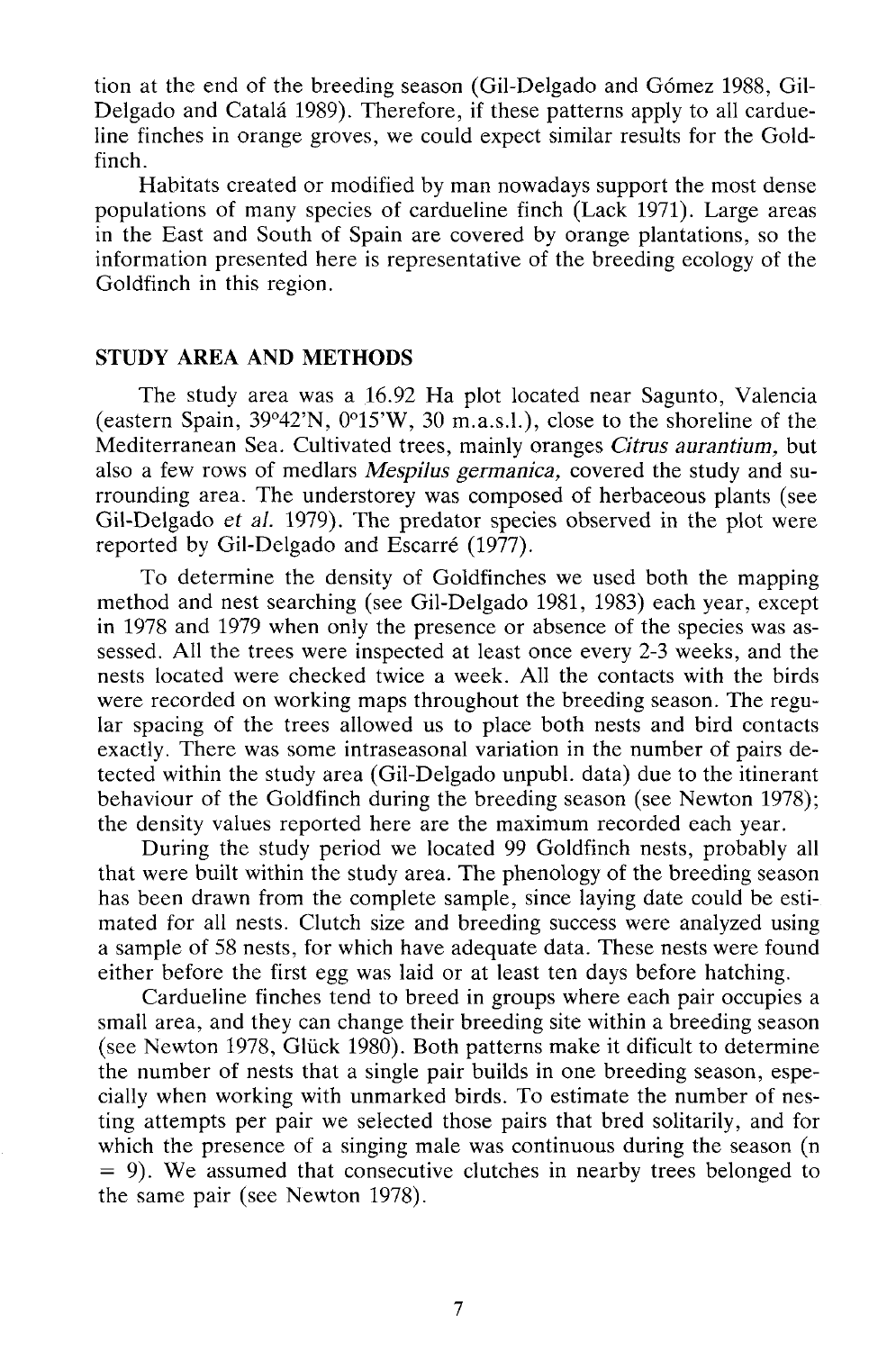## **RESULTS**

# **Population trend**

The number of breeding pairs per year varied between 0 and 11 during the study period (density valúes 0-0.6 pairs per 10 Ha., see fig. 1). For 1978 we do not know the exact number of pairs although the Goldfinch bred in the estudy área. Between 1979 and 1981 no pair bred, and from 1982 onwards the population increased. The highest numbers of breeding pairs were reached in the last two seasons.

Twenty-four pairs bred solitarily. We also detected groups with two (n  $= 5$ ), three (n = 3) and four (n = 1) breeding pairs. During the period 1975-1987 there were 17 solitary pairs while four groups, comprising nine pairs, were recorded. By contrast, during the period 1988-1989, when the densities were higher, five groups, comprising 14 pairs, were detected while only seven pairs bred solitarily. The difference in nesting distribution between the two periods is significant  $(X^2 = 4.77,d.f. = 1, p < 0.05)$ .

### **Breeding time and number of clutches per pair**

Figure 2 shows the laying date of all the clutches grouped in ten-day intervals. Out of the six seasons with adequate data, in five (1977 and 1986-



Figure 1.— Population density (breeding pairs per 10 Ha) during the study years. Discontinuous line is for 1978, when the species was present but the density was not determined.



Figure 2.— Seasonal distribution of the clutches (ten day periods) in relation to their laying dates.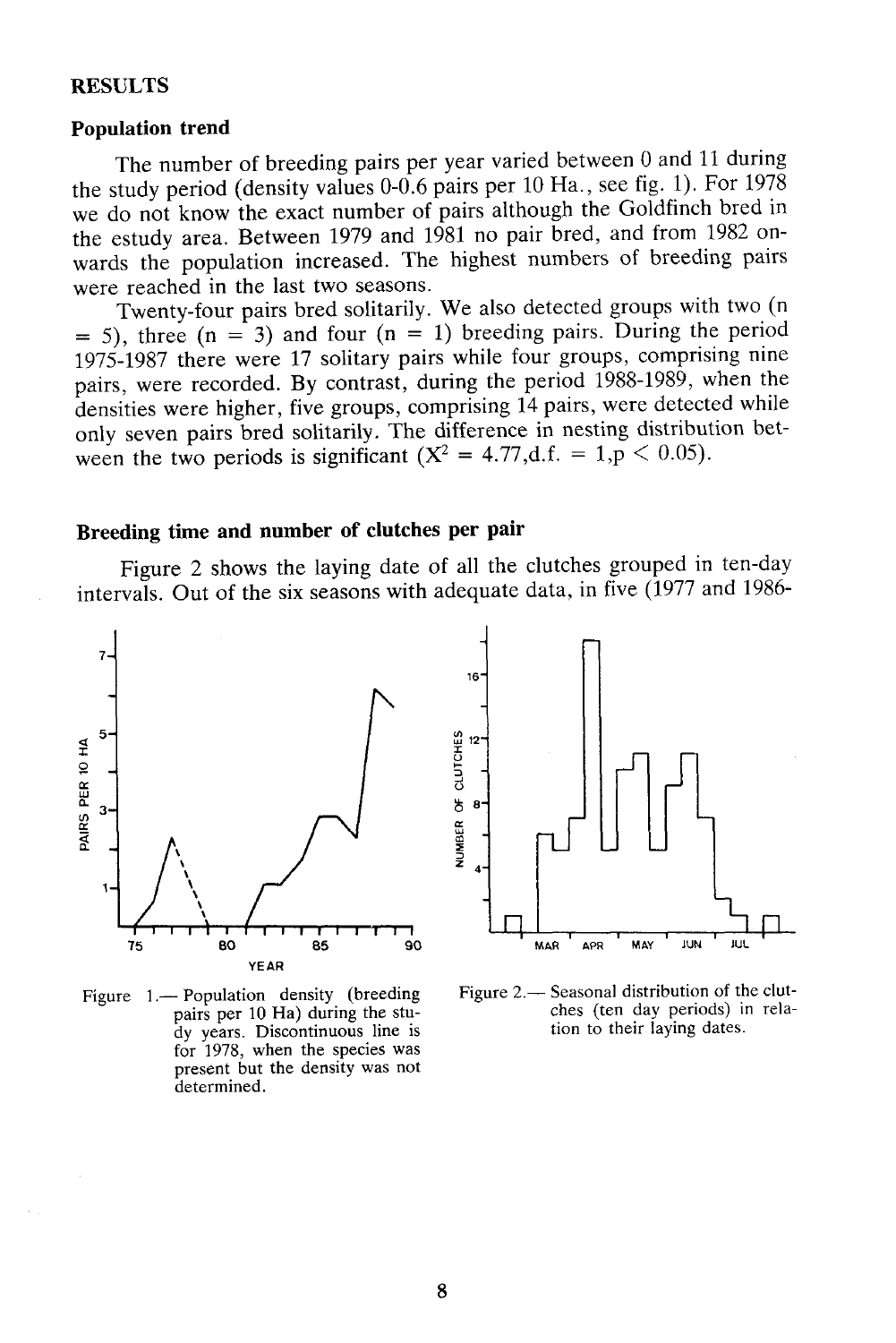|                       | 1st clutch |                | 2nd clutch |            | 3rd clutch |            | 4th clutch |            | Total      |  |
|-----------------------|------------|----------------|------------|------------|------------|------------|------------|------------|------------|--|
| Code                  | Date       | Fledglings     | Date       | Fledglings | Date       | Fledglings | Date       | Fledglings | Fledglings |  |
| T <sub>185</sub><br>9 | $15 - III$ | 4              | $4-V$      | 5          |            |            |            |            |            |  |
| T <sub>285</sub>      | $18 - H$   | 0              | $29-III$   | 0          | $20-IV$    | 4          | $5-VI$     | 3          |            |  |
| T385                  | 14-IV      |                | $22-V$     | 4          | $26-VI$    | 0          | 10-VII     | 0          | 9          |  |
| T188                  | $2$ -IV    | 4              | $9-V$      | 4          | $21-VI$    | 2          |            |            | 10         |  |
| T <sub>288</sub>      | 11-IV      | 0              | $21-IV$    | 0          | $19-V$     | 0          | $9-VI$     | 0          | $\theta$   |  |
| T388                  | 18-IV      | 0              | $9-V$      | 4          |            |            |            |            |            |  |
| T189                  | $13-III$   | 4              | $28-IV$    | 0          | $18-V$     |            | $23-VI$    | $\theta$   |            |  |
| T <sub>289</sub>      | $11-IV$    | 0              | $5-V$      |            | $22-VI$    | 4          |            |            |            |  |
| T389                  | $22-IV$    | $\mathfrak{I}$ | 5-VI       | 0          |            |            |            |            |            |  |

TABLE I

Table I.— Known breeding histories of nine Goldfinch pairs within a single season. Last two numbers of the pair code indícate the year. The laying date of the first egg and the number of young fledged is presented for each clutch. The total number of fledglings each pair produced is shown.

89) Goldfinches started laying by middle March and the last clutches were laid between late June and early July. However, in 1985, the first egg was laid on 26 February, and the first egg of the last clutch on 2 August.

Table I shows the breeding histories of nine pairs (see Methods for their selection criteria) in a single season. The average number of nests per pair was 3.1 (s.d. =  $0.87$ ). However, this value must be considered as a minimum since the sample size is small and pairs T185, T388 and T389 could have built additional nests in other breeding sites. The laying of a fourth clutch, after three successful ones, is suspected, but we have not conclusive data and should be very rare.

### **Clutch** size

We located 58 complete clutches, but most of them could not be ascribed to first, second, or successive clutches with certainty. Therefore, we have divided the sample according to the month in which the first egg of each clutch was laid. The single clutch from February was pooled with those from March, and the two clutches from July with those from June. The average clutch size in April (4.4 eggs, s.d. =  $0.8$ , n = 15) and May (4.5 eggs, s.d. = 0.7, n = 16) did not differ significantly (t = 0.17, d.f. = 29), so we have pooled them (table II). Average clutch size showed significant differences among the three periods ( $F_{255} = 4.65$ , p  $\lt$  0.05), the decrease between the second and the third period being significant ( $t = 2.90$ , d.f. = 46,  $p < 0.01$ ). The mode describes the pattern of clutch size during the breeding season: clutches of 4 eggs were more frequent in Fébruary-March, clutches of 5 eggs in April-May, and clutches of 3 eggs in June-July.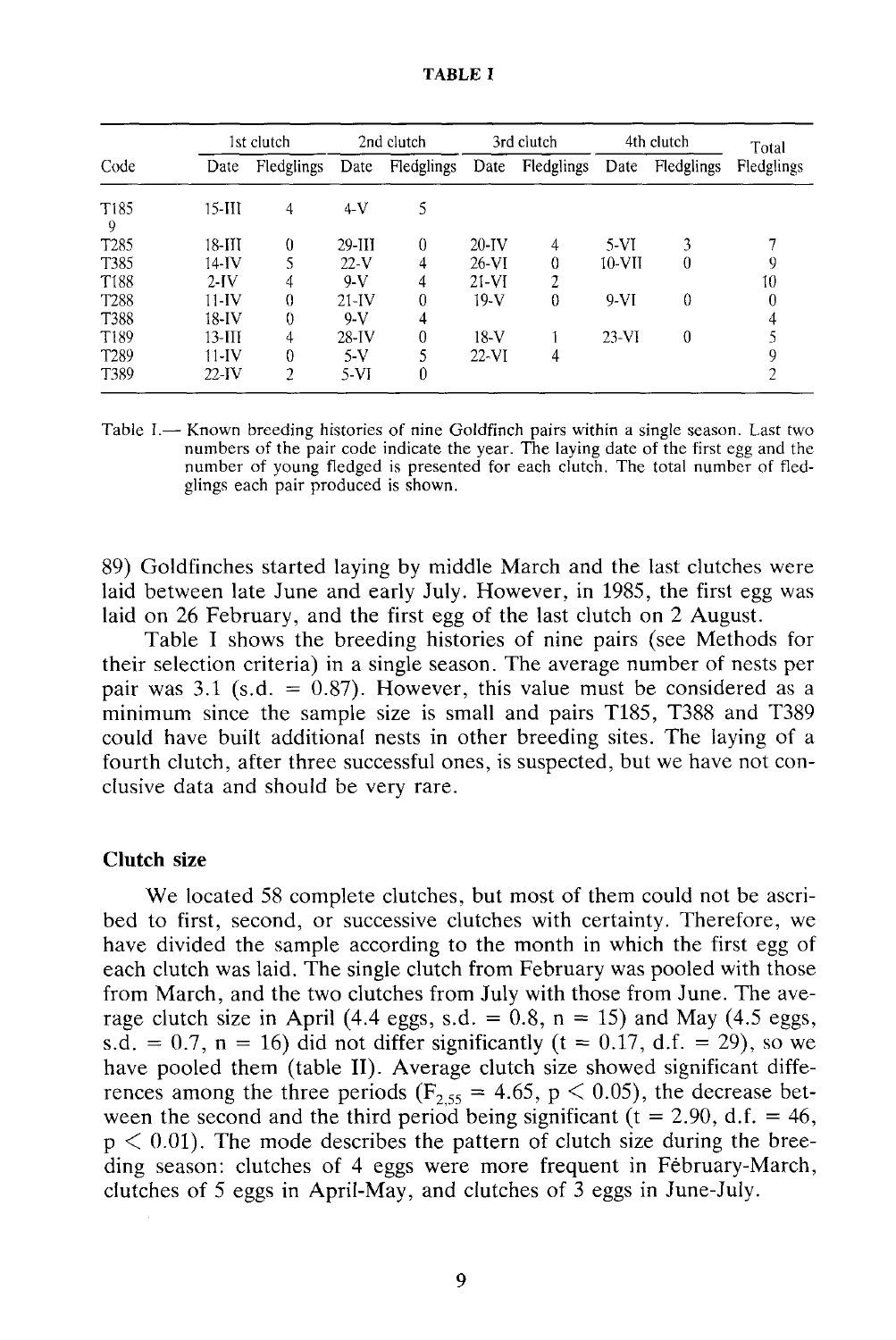| A RI . |  |
|--------|--|
|--------|--|

|                    | Clutch size |  |    | Mean         | sd           | п        |
|--------------------|-------------|--|----|--------------|--------------|----------|
|                    |             |  |    |              |              |          |
| Feb-Mar<br>Apr-May |             |  | 19 | 4.00<br>4.45 | 0.63<br>0.75 | 10<br>31 |
| Jun-Jul            |             |  | Δ  | 3.76         | 0.81         |          |

Table II.— Seasonal variation in clutch size.

The mean incubation period was 13.3 days (s.d.  $= 0.63$ , range 12-14,  $n = 10$ ). After hatching the nestlings remained in the nest a mean of 13.9 days (s.d. = 1.1, range 12-16,  $n = 14$ ). These values were calculated only from nests visited daily during the critical periods.

#### **Breeding success**

Table III is based on the same 58 nests as for clutch size calculations. As above, three periods were considered, pooling April and May because neither hatching  $(X^2 = 0.12, d.f. = 1)$  nor breeding success  $(X^2 = 0.09, d.f.$  $=$  1) differed significantly. Highly significant differences in breeding success between the three periods were found  $(X^2 = 40.36, d.f. = 2, p \le 0.001)$ with a sharp decline as the season progressed.

Hatching success showed the same trend ( $X^2 = 13.1$ , d.f. = 2, p < 0.01) though no differences in hatching success were found between the first and middle part of the season ( $X^2 = 0.54$ , d.f. = 1). The differences in breeding success between the two periods  $(X^2 = 8.07, d.f. = 1, p < 0.01)$ 

|                           | Feb-Mar | Apr-May | Jun-Jul |
|---------------------------|---------|---------|---------|
| Number of eggs laid       | 40      | 138     | 64      |
| Hatching success          | 92.5    | 88.4    | 70.3    |
| Breeding success          | 80.0    | 54.3    | 18.7    |
| Predation on eggs         | 7.5     | 5.8     | 17.2    |
| Predation on nestlings    | 10.0    | 3.6     | 15.6    |
| Total predation           | 17.5    | 9.4     | 32.8    |
| Nestlings starved         | 0.0     | 30.4    | 35.9    |
| Mortality by other causes | 2.5     | 5.8     | 12.5    |

#### **TABLE III**

Table III.— Breeding success and causes of mortality of the Goldfinch in Sagunto. The valúes are given in percentage in relation to the number of eggs laid each period.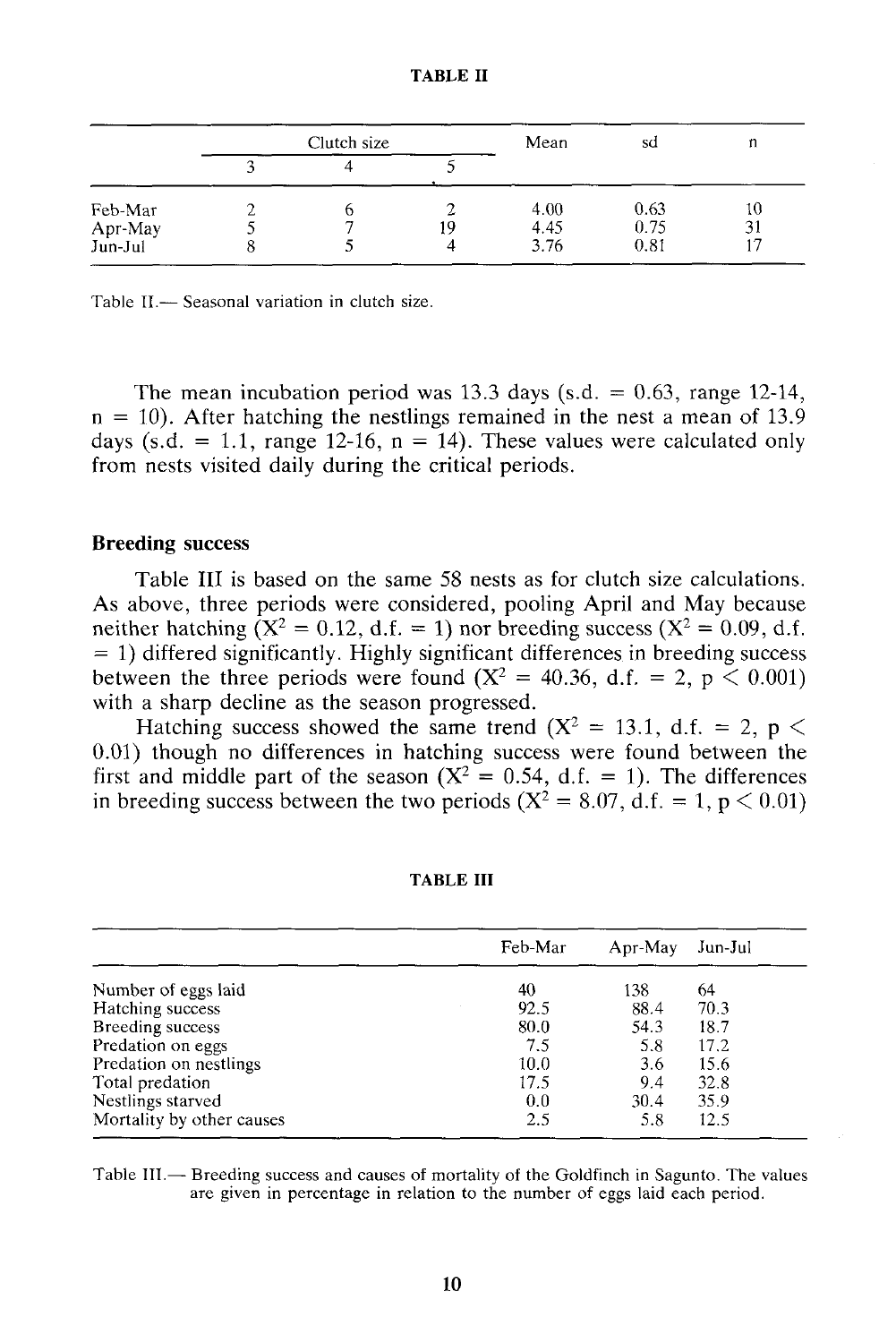were caused by the higher loss of nestlings during April-May. Differences in predation between these two periods were not significant  $(X^2 = 2.03,$  $d.f. = 1$ ). No nestlings from clutches laid during February-March starved, whereas 34% of the nestlings hatched from eggs laid during April-May did, the differences being highly significant  $(X^2 = 15.9, d.f. = 1, p < 0.001)$ . In the last part of the season mortality by starvation was also high, while losses by predation increased, resulting in a very low breeding success. In each of the three periods losses by predation were similar during egg and nestling stages.

Of the 58 nests, 34 (58.6%) produced at least one fledgling. Among the 24 unsuccessful nests, twelve were destroyed by predators (20.7% of the total), and starvation affected all the nestlings in nine (15.5%) nests; in another fourteen we found partial losses (two of them were preyed upon later). Black Rats *Rattus rattus* preyed on seven nests (five during incubation and two with nestlings), ants on one with nestlings, and a snake, *Malpolon monspessulanus,* on theree, all with nestlings. The predator of another nest was not identified, but it was probably a snake. The proportion of nests producing at least one fledgling was similar in the 58 nests included in the above analyses than in the remaining 41 nests found  $(X^2 < 0.001$ , d.f. = 1, n.s.).

Results in table I suggest that Goldfinches laid a maximum of three successful clutches (e.g. T188), with four, perhaps even five, clutches being laid if some or all of them were unsuccessful. The six pairs which 3-4 clutches (table I) each reared an average of 6.7 (s.d.  $=$  3.6, range 0-10) fledglings per year.

# **DISCUSSION**

The number of Goldfinches breeding in the study area fluctuated markedly from year to year, but in the last years of the study there was a large increase in their numbers. We have no information from other habitats, so we cannot confirm whether the population increase was general. The Greenfinch also presents a fluctuating pattern in the orange groves, but its numbers have decreased in the last few years (Gil-Delgado and Catalá 1989).

The Goldfinch is absent during the breeding season in some natural habitats in Spain (e.g. Peris et al. 1975, Potti 1985, Obeso 1987) but, when present, it reaches densities similar to those found in the orange groves during the first part of the present study (1975-87; see e.g. Purroy 1975, Herrera 1978, Zamora and Camacho 1984). However, densities found during the last two years in Sagunto were higher than in any other habitat.

In the orange groves of Sagunto the Goldfinch usually starts laying by mid March, i.e. between the dates reported for the other two cardueline finches breeding in this habitat, *viz.* the Serin which begins during early March (Gil-Delgado 1981, Gil-Delgado and Gómez 1988) and the Greenfinch which lays its first clutches one month later (Gil-Delgado and Catalá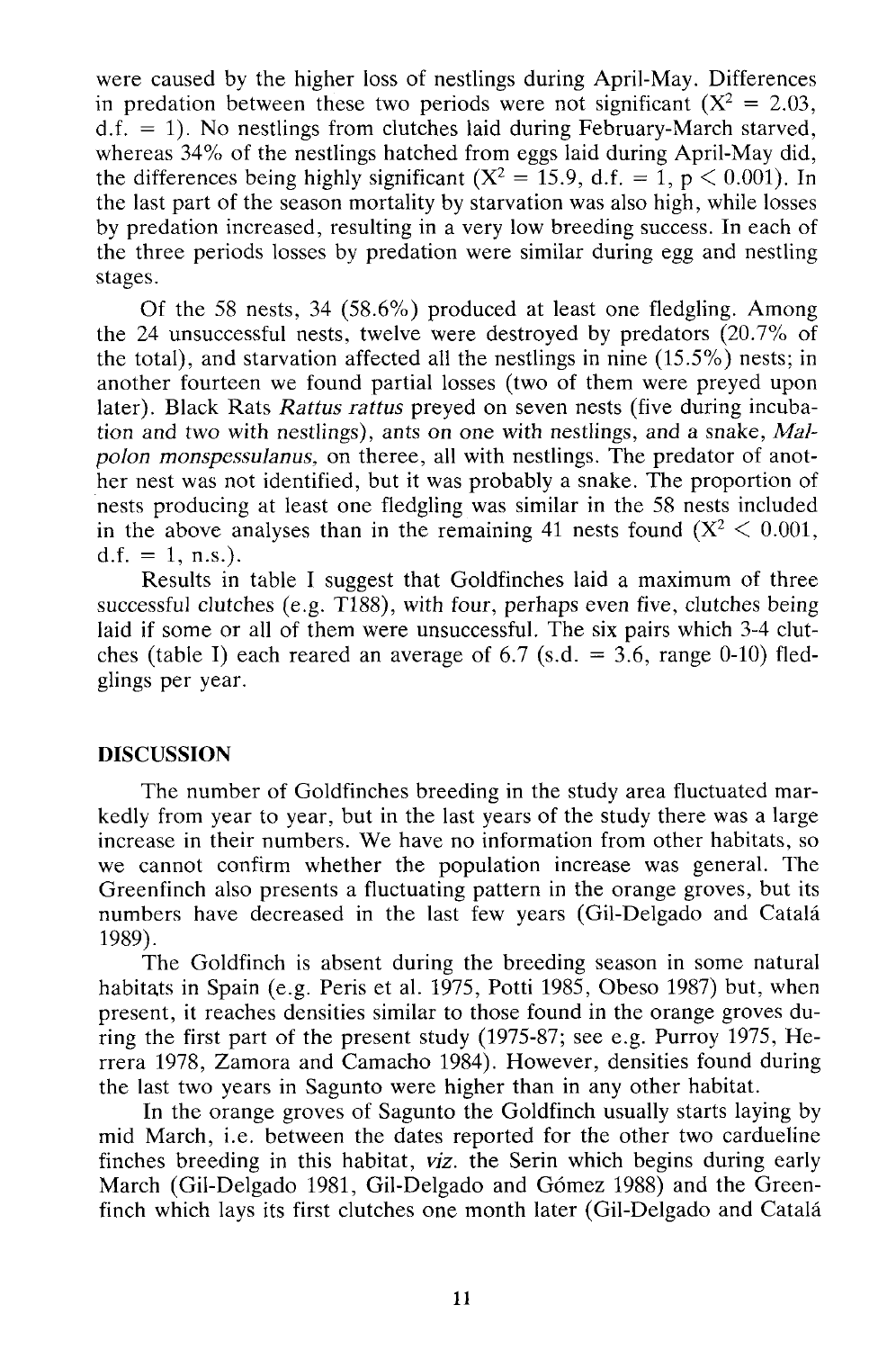1989). The breeding season of the Goldfinch in Sagunto starts earlier than in both Great Britain (see Newton 1978) and Germany (see Glück 1980, 1985), agreeing with the general trend of starting the breeding season earlier as the latitude decreases (e.g. Parrins and Birkhead 1983).

The average clutch size in Catalonia is 4.5 eggs ( $n = 20$ ; Senar and Borrás 1983). In comparison with our complete sample  $(n = 58)$  no significant difference exists  $(t = 1.57, d.f. = 76)$ . In Great Britain the most frequent clutches have four or five eggs and in Scandinavia five and six (Newton 1978). In Sagunto the clutch size varied between three and five eggs, but no clutch type was more frequent than the others ( $X^2 = 2.72$ , d.f. = 2,n.s.). Therefore, as expected, the clutch size in Sagunto seems to be sma-11er than reported in northerly sites. In orange groves the average clutch size first increased and then declined, as was also the case for the Greenfinch in this habitat (Gil-Delgado and Cátala 1989), as well as for other cardueline finches (see Newton 1978).

Breeding success of the Goldfinch declines as the season progresses. The Serin and the Greenfinch also experience higher mortality at the end of the breeding season (Gil-Delgado 1981, Gil-Delgado and Gómez 1988, Gil-Delgado and Catalá 1989). Therefore, in the orange groves of Sagunto all the cardueline finches have difficulties in rearing nestlings late in the breeding season. Thus, the recruitment of young into the population is low during this period, a pattern opposite to that described by Newton (1978). The evergreen nature of the orange trees, as well as their management, and the characteristics of the predators operating within this system could be the cause of this inversed pattern. In other habitats, the vegetation becomes thicker as the season progresses probably causing a lower effect of predation (Newton 1978). In the orange groves some clearing occurs during the pruning season, from mid April to early May. If the thickness of the vegetation were important in protecting the nests from predation, we would expect to find more nests destroyed during the middle part of the season rather than later as was found. On the other hand, in the Greenfinch, Gil-Delgado and Cátala (1989) did not find any seasonal differences in predation during the breeding season. Thus, in neither the Greenfinch nor the Goldfinch predation declines at the end of the season, in contrast to what Newton (1978) has reported. The three predators we found attacking Goldfinch nests either become more active (ants and snakes) or their numbers increase (Black Rat) as the season progresses. On the other hand, these predator species explore the tree from the trunk outwards, and senses other than visión must play a basic role in their prey location.

Nestling Goldfinches suffered much starvation from the middle part of the breeding season onwards. The mortality we attributed to starvation could have been caused either by an intrinsic scarcity of food in the habitat, by the hard climatic conditions of Mediterranean regions, or by a combination of the two. Scarcity of food may explain the partial losses in some nests by the death of the last hatched young (O'Connor 1978, 1979, 1985, Lundberg and Váisánen 1979). Singer and Yom-Tov (1988) related the small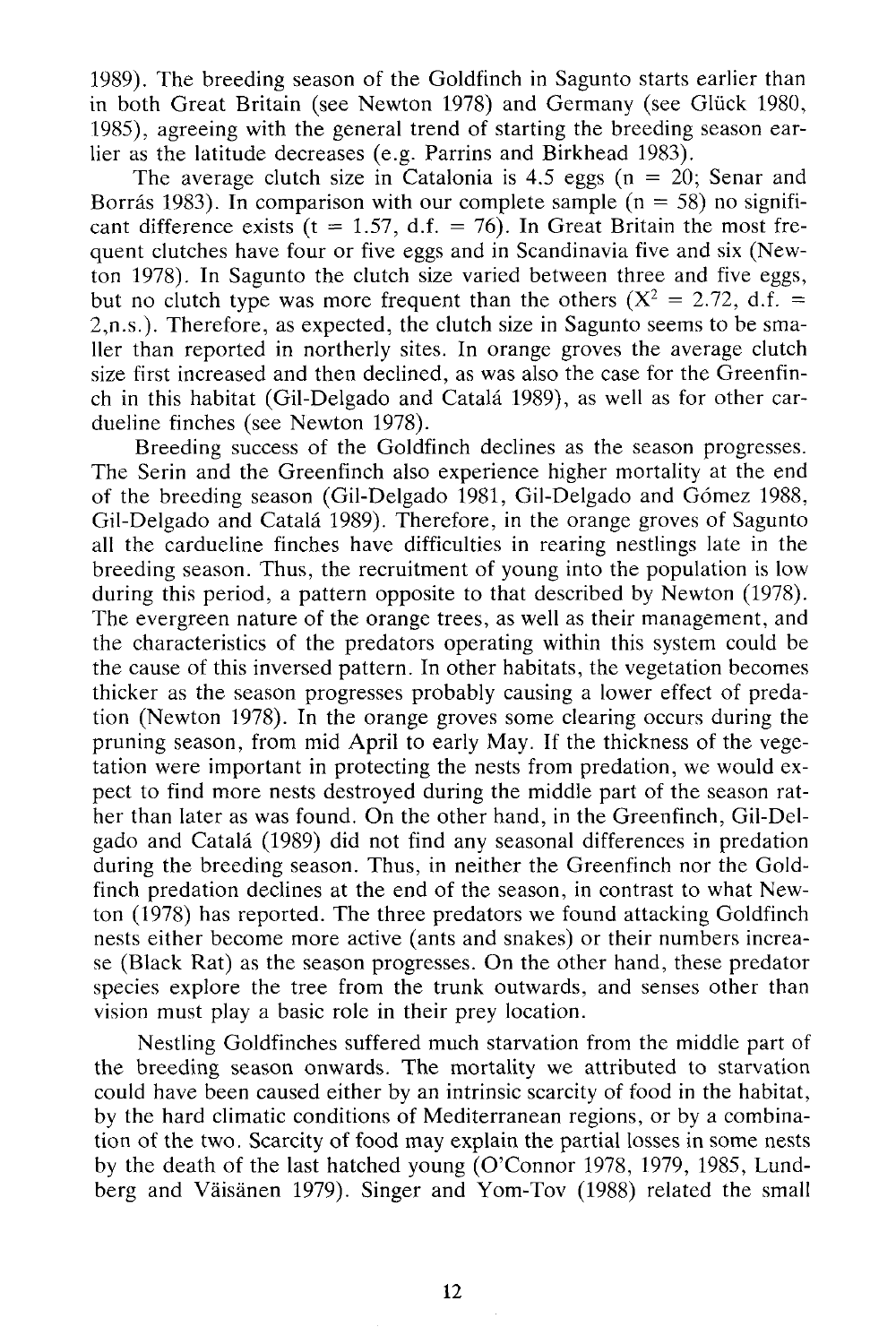clutches of the Hose Sparrow *Passer domesticus* at this time to the influence of warm and dry weather on availability of food at the end of the breeding season. Similar climatic conditions occur in Sagunto from the end of May onwards . The reduction in clutch size in the final part of the breeding season could be interpreted as the prelude of the hardness ot the environmental conditions to come. However, nearly half of the nests where we detected starvation lost all the nestlings. The main cause of mortality in some of them could have been the scarcity of food, but in some nests all the nestlings died with filled crops, as reported for the Greenfinch (Gil-Delgado and Cátala 1989). Thus, this mortality must be explained by other causes, hyperthermia (e.g. Mertens 1977) being a probable one.

Newton (1978) suggests that the number of clutches in the Goldfinch varies between two and four although he doubts that more than three clutches could be successfully raised. Since the breeding season is longer in Sagunto we would expect an increase in the number of clutches per pair. Our results do not support this prediction and three successful clutches may be the maximum reared by those pairs that start breeding early, although the mode may well be two successful clutches. This pattern has its cause in the difficulties in rearing the nestlings during the last third of the breeding season. Consequently, the early beginning of breeding in this population does not give benefits relative to more northern populations. However, within the population it is advantageous to start breeding early since it allows the successful rearing of a larger number of clutches.

Summarizing, the laying date and clutch size of the Goldfinch in Sagunto fit the general latitudinal trends. On the other hand, the seasonal pattern of breeding success is opposite to that found in other populations. We do not know how the Goldfinch behaves in natural Mediterranean habitats, and therefore the pattern found in the orange groves could be either a response to the cultivated nature of the habitat studied or a more general one to be found in this región. Studies in natural habitats are needed to solve this question.

## **ACKNOWLEDGEMENTS**

We wish to thank P. Jordano, H. Kállander, G. López and R. A. Pettifor for valuable comments on an earlier draft. We are also grateful to E. Belda, J. A. López and J. Monrós for helping in the field work